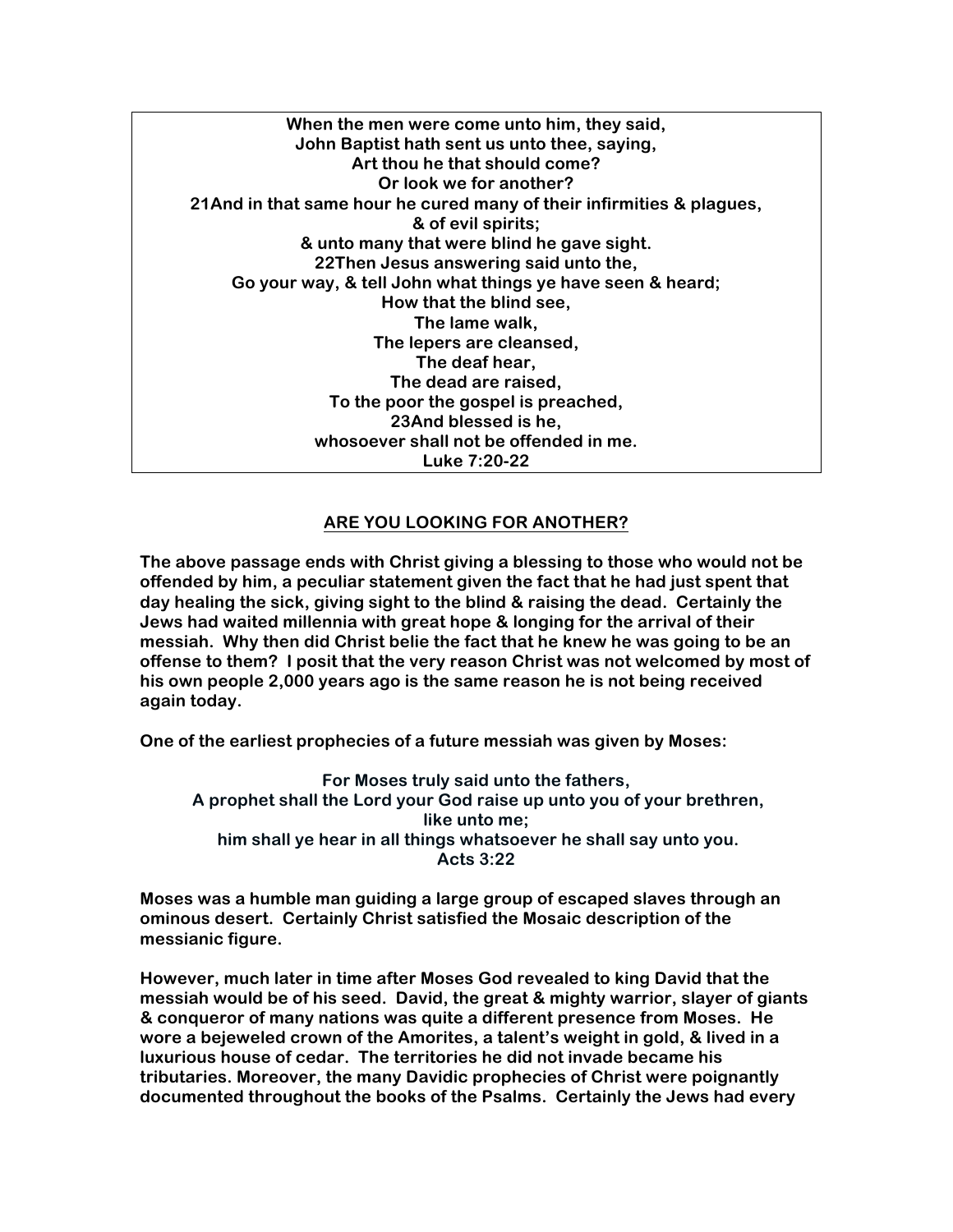**reason to expect their messiah to arrive as the flamboyant, conquering hero that had been David.**

**Christ, on the other hand, walked as a poor man, teaching in the synagogue by day & sleeping on a mountain by night. He rode no horse, wore no sword & actually hid himself on various occasions when threatened by the prospect of Roman or Herodian imprisonment. In the desert, he had to withstand the humiliation of Satan's offer to give him the kingdoms of this world.**

**This is how the bible describes the person of Christ:**

**2 For he shall grow up before him as a tender plant, and as a root out of a dry ground: he hath no form nor comeliness; and when we shall see him, there is no beauty that we should desire him. 3 He is despised and rejected of men; a man of sorrows, and acquainted with grief: and we hid as it were our faces from him; he was despised, and we esteemed him not. Isaiah 53:2-3**

**And it came to pass, when the time was come that he should be received up, he stedfastly set his face to go to Jerusalem, 52 And sent messengers before his face: and they went, and entered into a village of the Samaritans, to make ready for him. 53 And they did not receive him, because his face was as though he would go to Jerusalem. Luke 9:51-53**

**How could anyone have possibly anticipated the brilliance of God to send this obscure man of steely discipline on a suicide mission that would throw just the right monkey wrench into the smoothly running Satanic plot for total world domination? Christ's magnificent sacrifice gave the underdogs in this game world a fair playing field but only if the underdogs have the sense to understand how to use it well. Most importantly, for those with the mettle to 'drink from his cup', Christ also forged the path to escape from the games altogether & to live with him eternally.**

**Today the promotional image of Christ is European in stature & type. Certainly, Christ is rarely depicted as the Semite he was. Moreover, he usually has lots of money. In fact, many contemporary churches claim that he owns ALL the money in the world. The garish sugar-daddy Jesus of the churches diametrically**